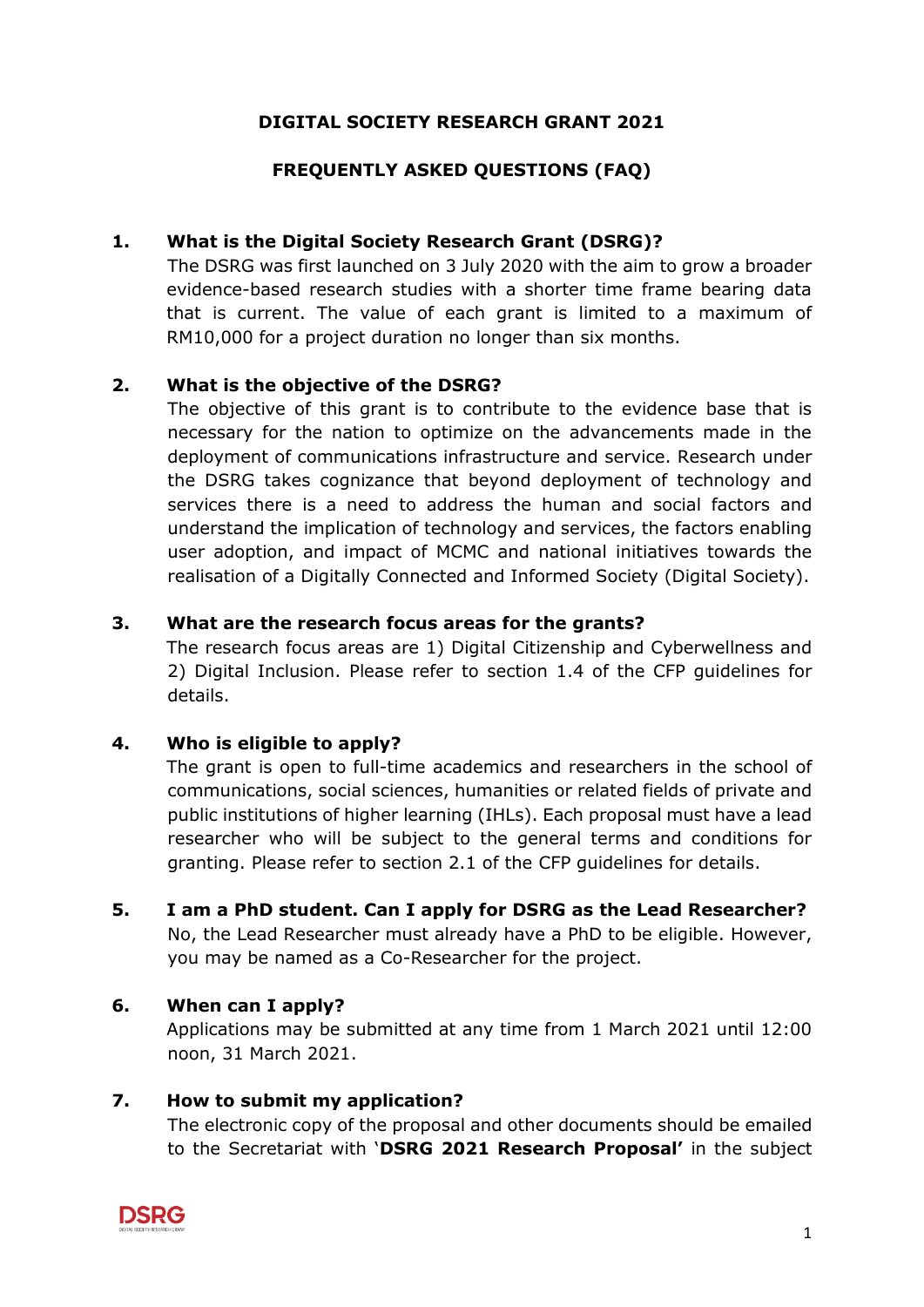line and addressed to [research.enterprise@mcmc.gov.my.](mailto:research.enterprise@mcmc.gov.my) Hardcopy is not required.

### **8. Can I submit the proposal in Bahasa Melayu?**

Yes, proposals in Bahasa Melayu will be accepted.

#### **9. Can I submit more than one proposal?**

Yes, you can submit more than one proposal. However, researchers can only submit one proposal as Lead Researcher and each researcher can act no more than twice as applicant.

# **10. Are the CVs of the research team members required to be submitted?**

Yes, CVs of all research team members is an important element of the submission requirement.

### **11. Do I need to submit my PhD certificate?**

Yes, you need to only submit a verified copy of your PhD certificate. Other academic qualification certificates (e.g. Master's degree) are not necessary.

#### **12. Is it advisable to include preliminary data?**

We do not have specific guidelines on this. We recommend adding it only if the proposer thinks it will give additional strength to the proposal.

**13. How would I know if the Secretariat has received my application?** An acknowledgement will be sent once the proposal has been received by the Secretariat. Those submitting proposals and NOT receiving an email confirmation within a week should contact the Secretariat by sending an

email to [research.enterprise@mcmc.gov.my.](mailto:research.enterprise@mcmc.gov.my)

# **14. I have an existing grant and would like to apply for a supplemental grant. Am I eligible?**

No, the MCMC will not consider supplementing existing grants.

# **15. I missed the March 2021 submission deadline. Can I still submit my proposal?**

Any submissions submitted after the closing date will be rejected. You may consider responding to the second 2021 DSRG Cycle which is expected to be announced in the second half of 2021.

# **16. Who are the Technical Panel members?**

The Technical Panel is a select panel of specialist and experts from academia and industry responsible for evaluation and selection of the award of DSRG. This panel is chaired by MCMC.